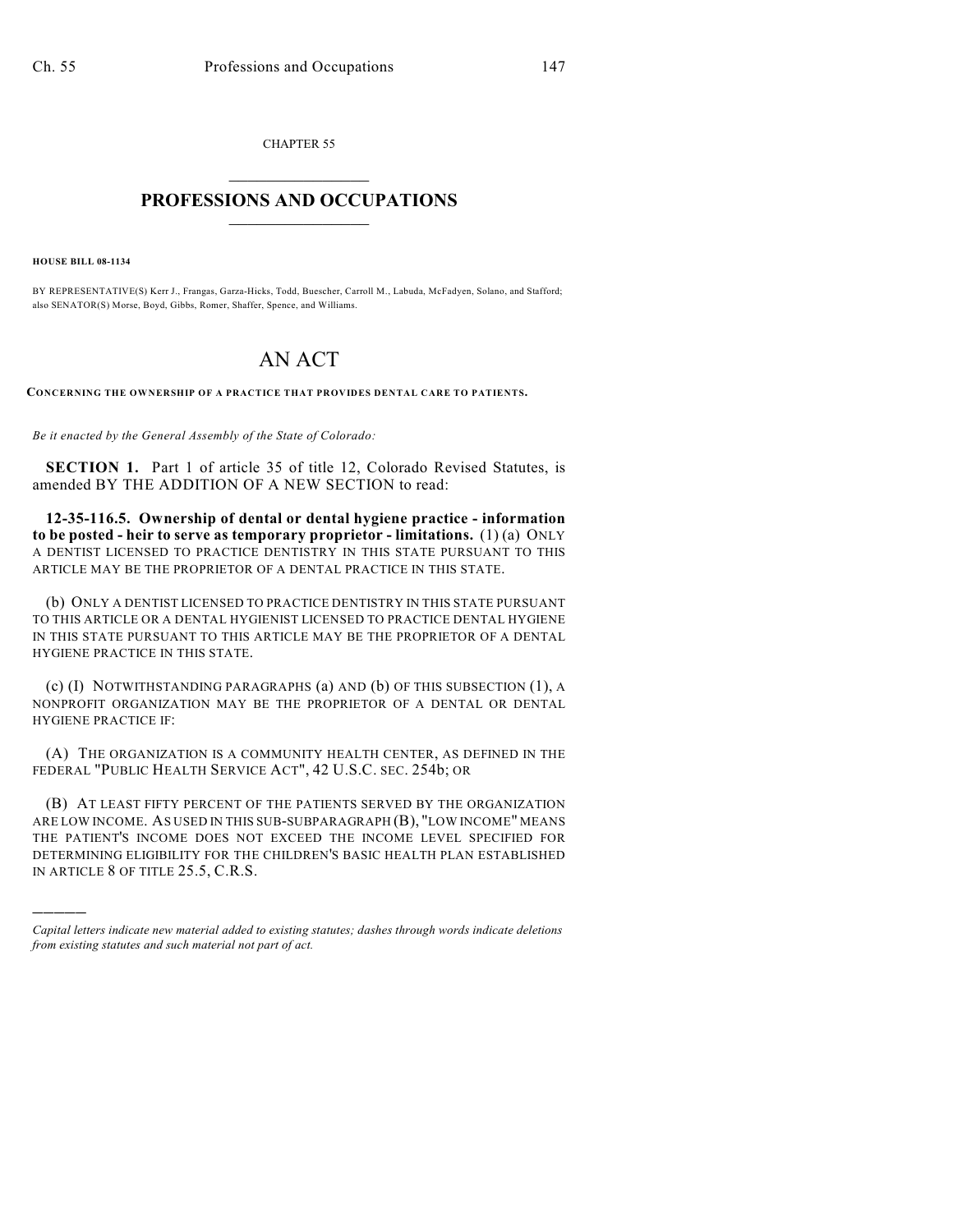(II) NOTWITHSTANDING PARAGRAPHS (a) AND (b) OF THIS SUBSECTION (1), A POLITICAL SUBDIVISION OF THE STATE MAY BE THE PROPRIETOR OF A DENTAL OR DENTAL HYGIENE PRACTICE. AS USED IN THIS SUBPARAGRAPH (II), "POLITICAL SUBDIVISION OF THE STATE" MEANS A COUNTY, CITY AND COUNTY, CITY, TOWN, SERVICE AUTHORITY, SPECIAL DISTRICT, OR ANY OTHER KIND OF MUNICIPAL, QUASI-MUNICIPAL, OR PUBLIC CORPORATION, AS DEFINED IN SECTION 7-49.5-103, C.R.S.

(III) THE PROPRIETORSHIP OF A DENTAL OR DENTAL HYGIENE PRACTICE BY A NONPROFIT ORGANIZATION THAT MEETS THE CRITERIA IN SUBPARAGRAPH (I) OF THIS PARAGRAPH (c) OR BY A POLITICAL SUBDIVISION OF THE STATE SHALL NOT AFFECT THE EXERCISE OF THE INDEPENDENT PROFESSIONAL JUDGMENT OF THE LICENSED DENTIST OR DENTAL HYGIENIST PROVIDING CARE TO PATIENTS ON BEHALF OF THE ORGANIZATION OR POLITICAL SUBDIVISION.

(2) (a) THE NAME, LICENSE NUMBER, OWNERSHIP PERCENTAGE, AND OTHER INFORMATION, AS REQUIRED BY THE BOARD, OF EACH PROPRIETOR OF A DENTAL OR DENTAL HYGIENE PRACTICE, INCLUDING AN UNLICENSED HEIR WHO IS THE TEMPORARY PROPRIETOR OF THE PRACTICE, AS SPECIFIED IN SUBSECTION (3) OF THIS SECTION, SHALL BE AVAILABLE AT THE RECEPTION DESK OF THE DENTAL OR DENTAL HYGIENE PRACTICE DURING THE PRACTICE'S HOURS OF OPERATION. THE INFORMATION REQUIRED BY THIS PARAGRAPH (a) SHALL BE AVAILABLE IN A FORMAT APPROVED BY THE BOARD.

(b) UPON REQUEST, THE DENTAL OR DENTAL HYGIENE PRACTICE SHALL PROMPTLY MAKE AVAILABLE TO THE REQUESTING PERSON A COPY OF THE INFORMATION REQUIRED BY PARAGRAPH (a) OF THIS SUBSECTION (2).

(c) THE DENTAL OR DENTAL HYGIENE PRACTICE SHALL ENSURE THAT THE INFORMATION REQUIRED BY PARAGRAPH (a) OF THIS SUBSECTION (2) IS ACCURATE AND CURRENT. ANY CHANGE IN THE INFORMATION SHALL BE UPDATED WITHIN THIRTY DAYS AFTER THE CHANGE.

(3) (a) NOTWITHSTANDING SECTIONS 12-35-125 AND 12-35-129 (1) (h), (14), AND (15), IF A DENTIST OR DENTAL HYGIENIST WHO WAS THE PROPRIETOR OF A DENTAL OR DENTAL HYGIENE PRACTICE AND WAS ENGAGED IN THE ACTIVE PRACTICE OF DENTISTRY OR DENTAL HYGIENE DIES:

(I) AN HEIR TO THE DENTIST MAY SERVE AS A PROPRIETOR OF THE DECEASED DENTIST'S DENTAL OR DENTAL HYGIENE PRACTICE FOR UP TO ONE YEAR AFTER THE DATE OF THE DENTIST'S DEATH, REGARDLESS OF WHETHER THE HEIR IS LICENSED TO PRACTICE DENTISTRY OR DENTAL HYGIENE; OR

(II) AN HEIR TO THE DENTAL HYGIENIST MAY SERVE AS A PROPRIETOR OF THE DECEASED DENTAL HYGIENIST'S DENTAL HYGIENE PRACTICE FOR UP TO ONE YEAR AFTER THE DATE OF THE DENTAL HYGIENIST'S DEATH, REGARDLESS OF WHETHER THE HEIR IS LICENSED TO PRACTICE DENTISTRY OR DENTAL HYGIENE.

(b) UPON GOOD CAUSE SHOWN BY THE HEIR OR THE HEIR'S REPRESENTATIVE, THE BOARD MAY EXTEND THE PERIOD DESCRIBED IN PARAGRAPH (a) OF THIS SUBSECTION